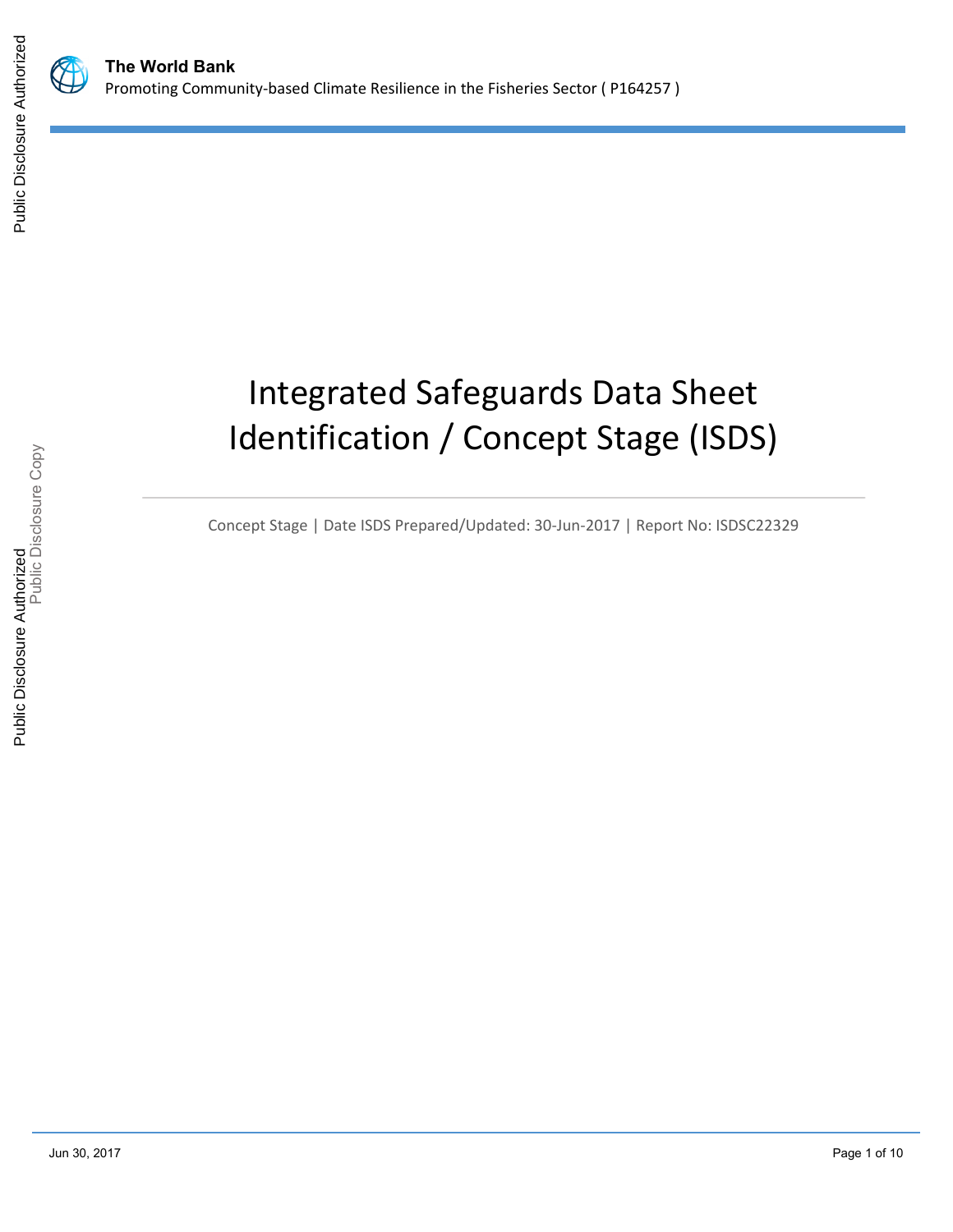

#### **BASIC INFORMATION**

#### **A. Basic Project Data**

| Project ID       | <b>Project Name</b>                                                                              | <b>Environmental Category</b> | Country                                |
|------------------|--------------------------------------------------------------------------------------------------|-------------------------------|----------------------------------------|
| P164257          | <b>Promoting Community-</b><br>based Climate Resilience in<br>the Fisheries Sector (<br>P164257) | <b>B</b> - Partial Assessment | Jamaica                                |
| Team Leader(s)   | <b>Estimated Date of Approval</b>                                                                | <b>Managing Unit</b>          | <b>Financing Instrument</b>            |
| Keiko Ashida Tao |                                                                                                  | GEN04                         | <b>Investment Project</b><br>Financing |

# **PROJECT FINANCING DATA**

# **FINANCING**

#### **FINANCING SOURCES**

#### **Select all that apply**

[ ] Counterpart Funding [ ✔ ] Trust Funds [ ] Parallel Financing

### **SUMMARY (USD)**

| <b>Total Project cost</b> | 4,875,000 |
|---------------------------|-----------|
| <b>Total Financing</b>    | 4,875,000 |
| <b>Trust Funds</b>        | 4,875,000 |
| <b>Financing Gap</b>      | 0         |

### **DETAILS**

| <b>Trust Funds</b>                                |                 |           |                       |
|---------------------------------------------------|-----------------|-----------|-----------------------|
| Source                                            | <b>Currency</b> | Amount    | <b>USD Equivalent</b> |
| Strategic Climate Fund Grant(CSCF) USD-US Dollars |                 | 4.875.000 | 4.875.000             |

#### **B. Project Development Objective(s)**

The PDO is to strengthen climate resilient practices among targeted fishing and fish farming communities of Jamaica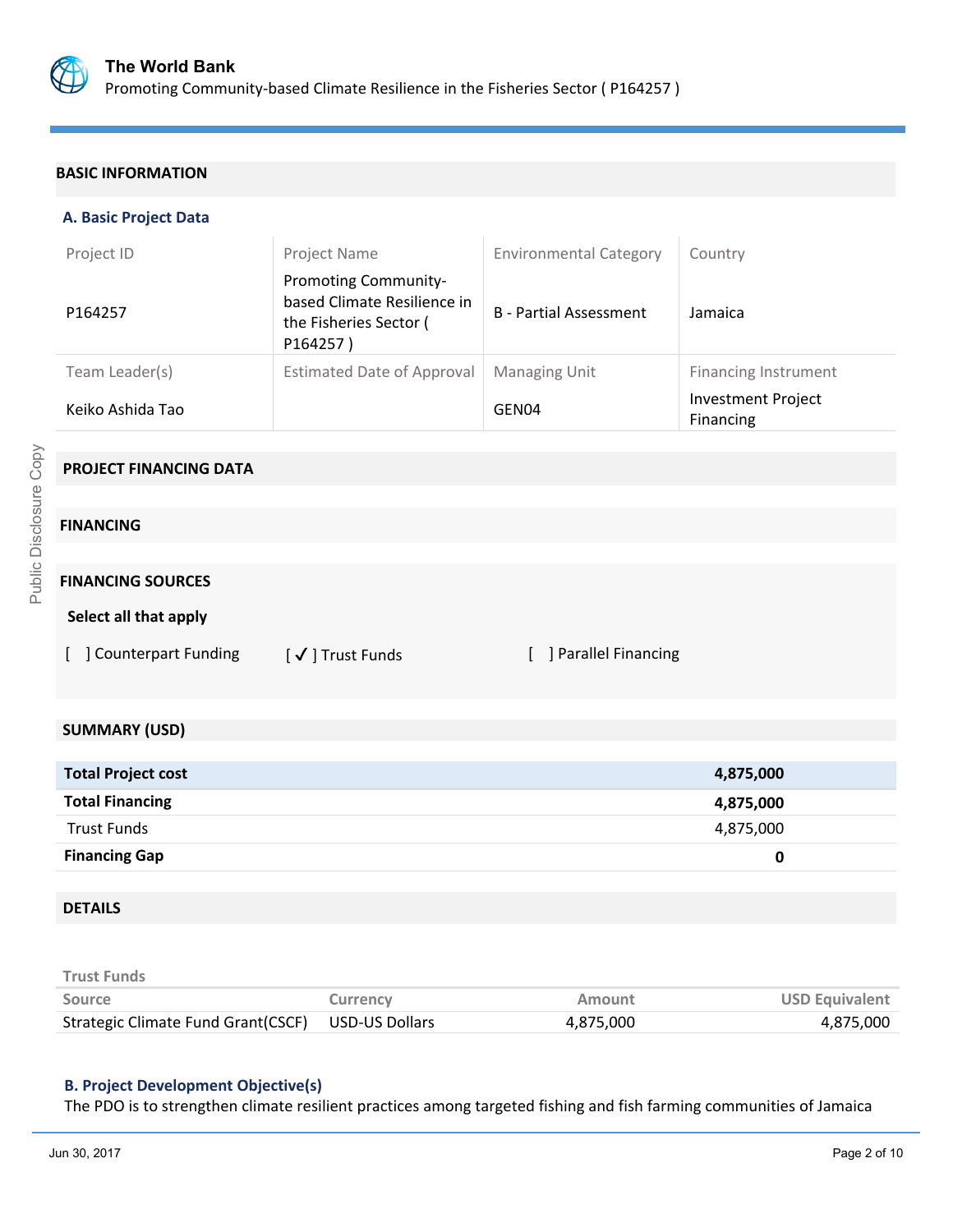

### **C. Project Description**

- 1. **Component 1: Strengthening the Fisheries Policy and Regulatory Framework** (PPCR financing of US\$0.573 million). Declining performance of the fisheries sector is directly related to its vulnerability to climate change impacts coupled with anthropogenic threats such as overfishing and pollution. One effective way to build resilience to climate change in this sector is to strengthen and improve the overall health of marine and coastal ecosystems. This component would support strengthening the enabling environment and measures to promote sustainable fisheries and aquaculture management. Specifically, this component would support (1.1) developing the policy and regulatory framework for climate resilient fisheries and aquaculture management, including developing a strategy and action for the draft national Fisheries and Aquaculture Policy, developing protocol and guidelines for the fisheries and aquaculture productions to incorporate climate considerations, and drafting regulations for community-led fisheries management including monitoring, control, and surveillance (MCS); and (1.2) strengthening the community-led fisheries management framework, including establishing partnerships with community-based organizations for sustainable fisheries management and MCS, developing the management plans to this effect including water quality monitoring, and providing training and equipment for MCS.
- 2. **Component 2: Diversification and Fisheries-based Alternative Livelihoods** (PPCR financing of US\$2.68 million). Given declining wild fish stocks due to anthropogenic and climate impacts and the rising demand for fish and fish products on the domestic and global markets, aquaculture, coastal mariculture/polyculture, and offshore pelagic fisheries have potential business opportunities that can be harnessed to meet those demands. Aquaculture and coastal mariculture/polyculture, in particular, are a means of reducing dependency on wild fish stocks and, hence, reducing their vulnerabilities to climate impacts. This component would support (2.1) promoting freshwater aquaculture and coastal mari-culture/poly-culture among fishing communities, including developing a demonstration aquaculture farm; developing climate-smart aquaculture sub-projects for new and existing fish farmers; developing a demonstration coastal mariculture/polyculture operation; developing climate-smart mari-culture/poly-culture and alternative livelihoods sub-projects; and refurbishing and upgrading the existing seed stock production and expanding local feed production; (2.2) exploring artisanal longline fishing[1] for offshore pelagics as fisheries-based alternative livelihood opportunity. This would include conducting a baseline stock assessment; developing the sustainable management strategy; and providing skillbased training and equipment.
- 3. **Component 3: Capacity Building and Awareness Raising** (PPCR financing of US\$0.97 million). This component would support capacity building and awareness raising of the community-based organizations, fishery industries, and the relevant government personnel to promote climate considerations in fisheries and alternative livelihoods. The proposed activities include (3.1) expanding the knowledge base on climate change impacts on the fisheries sector to give stakeholders the information and skills needed to advance climate-smart livelihood activities, such as a targeted socio-economic assessment including gender and youth dynamics in the fisheries sector; climate projection for inland aquaculture, coastal mari-culture/poly-culture, and pelagics fisheries; and agro-meteorological information services for inland aquaculture and coastal mari-culture/polyculture operations; (3.2) awareness building and behavior change, including a Knowledge Attitudes and Perceptions assessment, and development and implementation of a behavior change strategy; and (3.3) Capacity building and knowledge sharing for fisheries organizations and the Fisheries Division, including support for the formalization of selected informal community-based organizations and strengthening of existing community-based organizations; building capacity in technical skills and business management; implementing targeted community-to-community learning and knowledge exchange; developing the Fisheries Information Management System at the Fisheries Division; and strengthening capacity of the Fisheries Division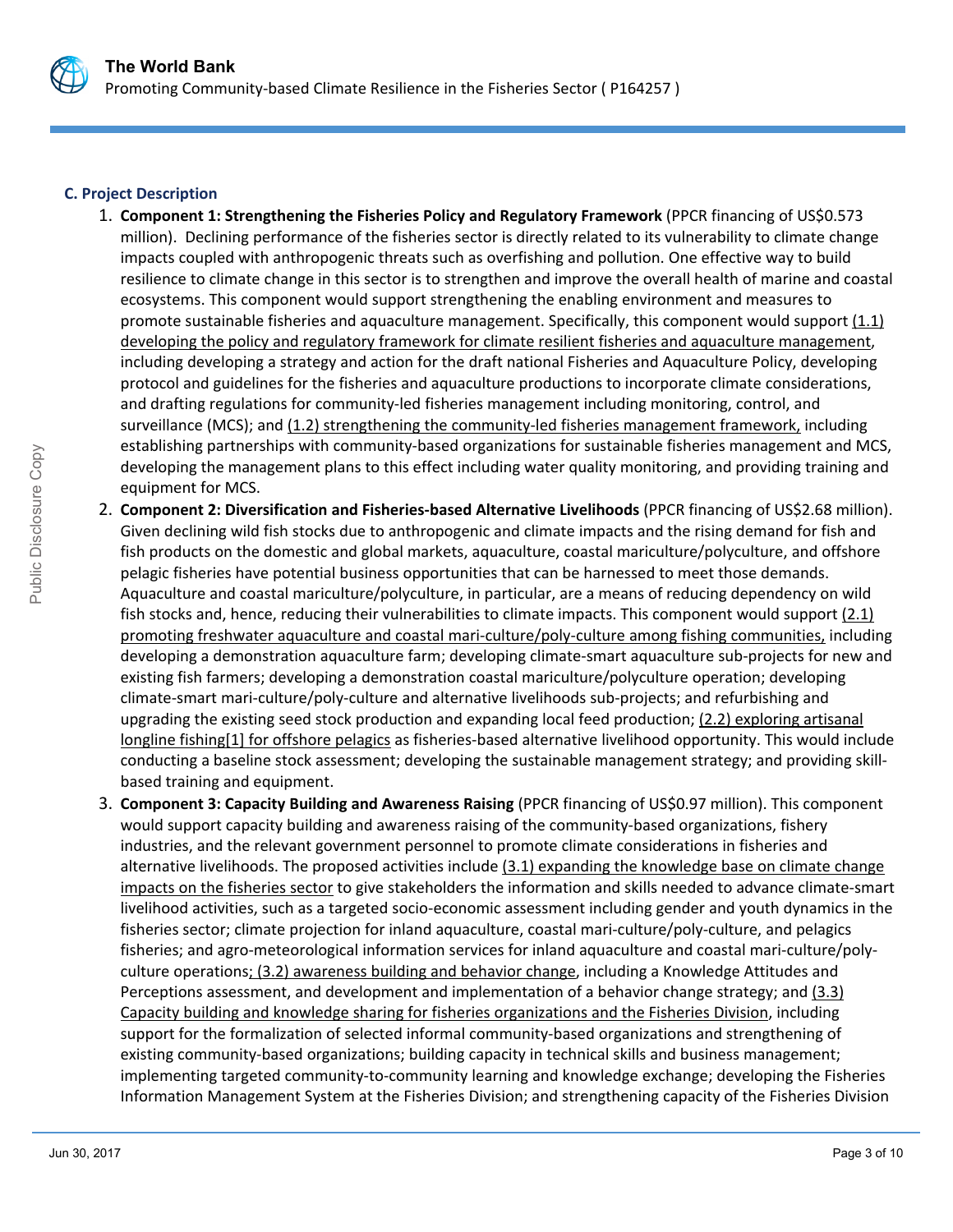

personnel including extension officers to promote climate resilience in the capture and culture fisheries sector.

4. **Component 4: Project Management and Monitoring and Evaluation (M&E)** (PPCR financing of US\$0.655 million). The Project would fulfill the monitoring and reporting requirements of the World Bank, as well as the PPCR in coordination with the PIOJ which acts as the PPCR Country Focal Point. The M&E would also incorporate targeted knowledge management activities aimed at capturing and sharing overall lessons within Jamaica and across countries under the PPCR Caribbean regional track. This component would support (4.1) project management including establishment of the Project Implementation Unit (PIU) and the Project Steering Committee (PSC); developing and implementing the annual work plans; providing fiduciary management including procurement, financial management, audits, and safeguards; managing implementation risks; and communication to key stakeholders on project implementation progress; and (4.2) monitoring and evaluation (M&E), including developing and implementing the M&E plan; and contributing to the preparation of the annual PPCR Core Indicators Monitoring and Reporting Scorecard.

[1] A drifting longline consists of a mainline kept near the surface or at a certain depth by means of regularly spaced floats with relatively long snoods with baited hooks evenly spaced on it. (FAO, 2017)

#### **SAFEGUARDS**

#### **D. Project location and salient physical characteristics relevant to the safeguard analysis (if known)**

The Project activities will be country-wide, including inland areas for aquaculture (e.g. Spanish Town west of Kingston where existing facilities are located) as well as coastal areas for a variety of subprojects in and near fishing communities. Upgrades to existing inland aquaculture facilities near Spanish Town will include improvements to prevent river flooding. Changes in facility design will be evaluated to ensure sound environmental management of wastewater discharges, to optimize water sourcing, to minimize potential release of cultured species, and to build in the best international environmental management practices for aquaculture projects. Coastal projects may affect a variety of environments and communities, including some with major tourist developments, sensitive environments, and protected areas near the shoreline. There are several Marine Parks in Jamaican waters and along the north coast (near Ocho Rios, Montego Bay, and Port Antonio) and the west coast (at Negril), and projects on the south coast may affect the Protected Areas of Portland Bight or the Palisadoes. Specific areas for intervention will be prioritized during project preparation, and may include Portland Cottage and Alligator Pond on the south coast for aquaculture, mariculture, or polyculture activities. Community-based monitoring, compliance, and surveillance (MCS) of reef-related fisheries may yield associated benefits of ecosystem restoration and preservation of high biodiversity critical natural habitats, as well as enhanced function of ecosystem services such as coastal erosion protection and tourism value. Small patch reefs and seagrass meadows occur along many of the island's coastlines and support local fishing activity, and efforts will be explored to integrate the conservation of reefs and seagrass in concert with the project, to generate additional project environmental benefits. An Environmental and Social Management Framework (ESMF) has been prepared to guide the evaluation and screening of ecologic and economic aspects of projects in reefs and coastal areas, the challenges of species selection and control of invasives, the feasibility of artisanal long-line fishing improvements,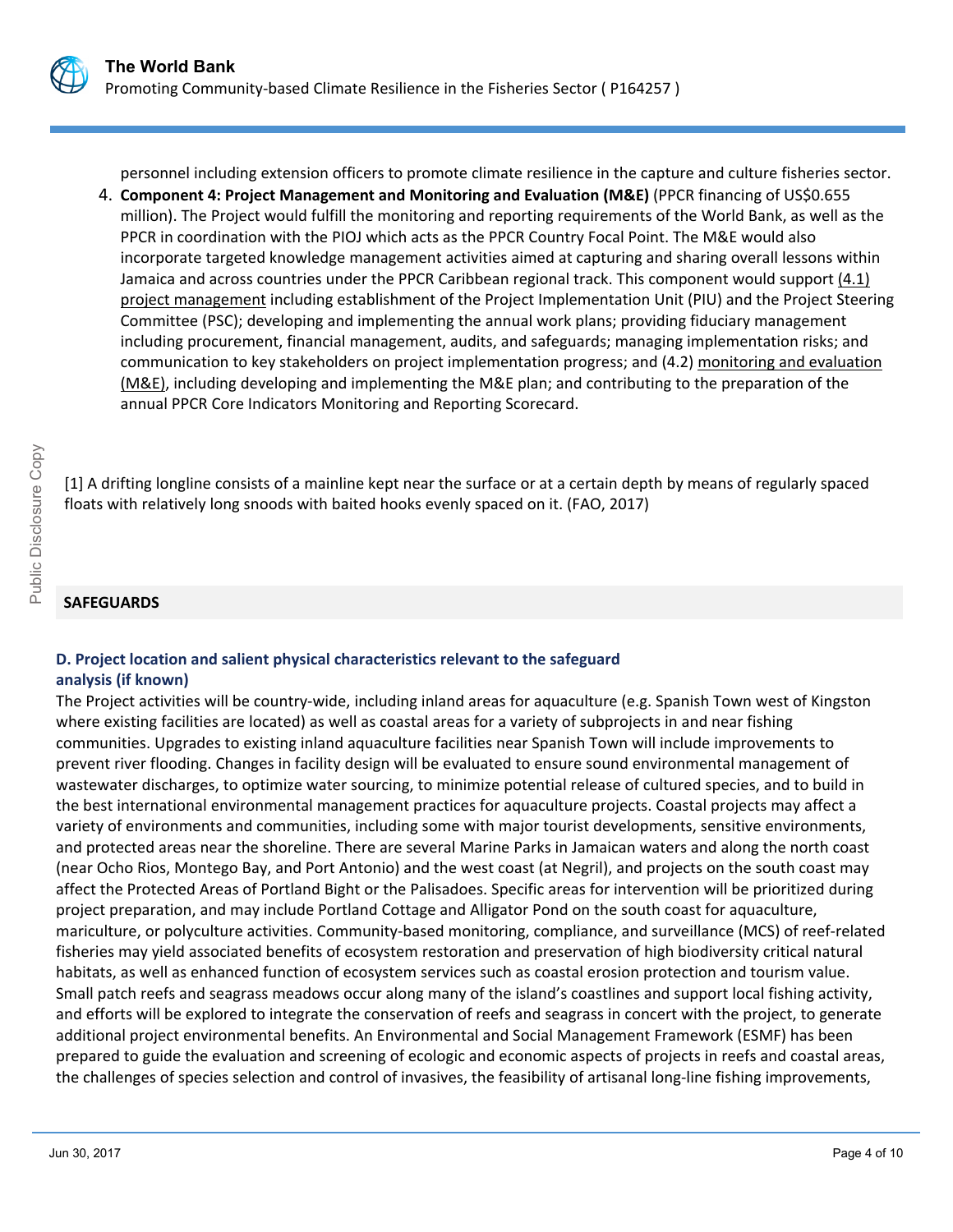

impacts of MCS to fishers' access to natural resources.

#### **E. Borrower's Institutional Capacity for Safeguard Policies**

The Recipient has developed an ESMF and will include it in the Operations Manual to address the safeguards issues. The Ministry of Industry, Commerce, Agriculture and Fisheries (MICAF) has not implemented Bank-supported projects. However, the Planning Institute of Jamaica (PIOJ) will be closely working with the MICAF to develop, disclose and implement the instruments. The PIOJ has direct recent experience with development of ESMFs for another PPCR project (Climate Data and Information Management Project) as well as other World Bank projects, and understands the requirements and processes.

# **F. Environmental and Social Safeguards Specialists on the Team**

Kimberly Vilar (GSU04) Shafick Hoossein (GEN05)

# **G. Policies that might apply**

| <b>Safeguard Policies Triggered by the Project</b> | Triggered? | <b>Explanation (Optional)</b>                                                                                                                                                                                                                                                                                                                                                                                                                                                                                                                                                                                                                                                                                                                                                                                                                                                                                                                                                      |
|----------------------------------------------------|------------|------------------------------------------------------------------------------------------------------------------------------------------------------------------------------------------------------------------------------------------------------------------------------------------------------------------------------------------------------------------------------------------------------------------------------------------------------------------------------------------------------------------------------------------------------------------------------------------------------------------------------------------------------------------------------------------------------------------------------------------------------------------------------------------------------------------------------------------------------------------------------------------------------------------------------------------------------------------------------------|
| Environmental Assessment OP/BP 4.01                | <b>Yes</b> | The policy is triggered because the project<br>activities may include those could<br>potentially have adverse impacts, such as<br>improvements to prevent river flooding. An<br><b>Environmental and Social Management</b><br>Framework (ESMF) is considered to be the<br>most appropriate instrument for this<br>national project which provides<br>overarching guidance on environmental<br>management in the context of safeguards.<br>The project will be rolled out sequentially<br>and that Environmental and Social<br>Management Plans will be developed for<br>each subproject activity once they have<br>been identified. The ESMF will be<br>developed and incorporated into the<br>Operations Manual to lay out the<br>framework for screening, planning and<br>management to minimize potential<br>negative environmental and social impacts<br>and to maximize any environmental and<br>social benefits. The ESMF and resulting<br>management plans should take into |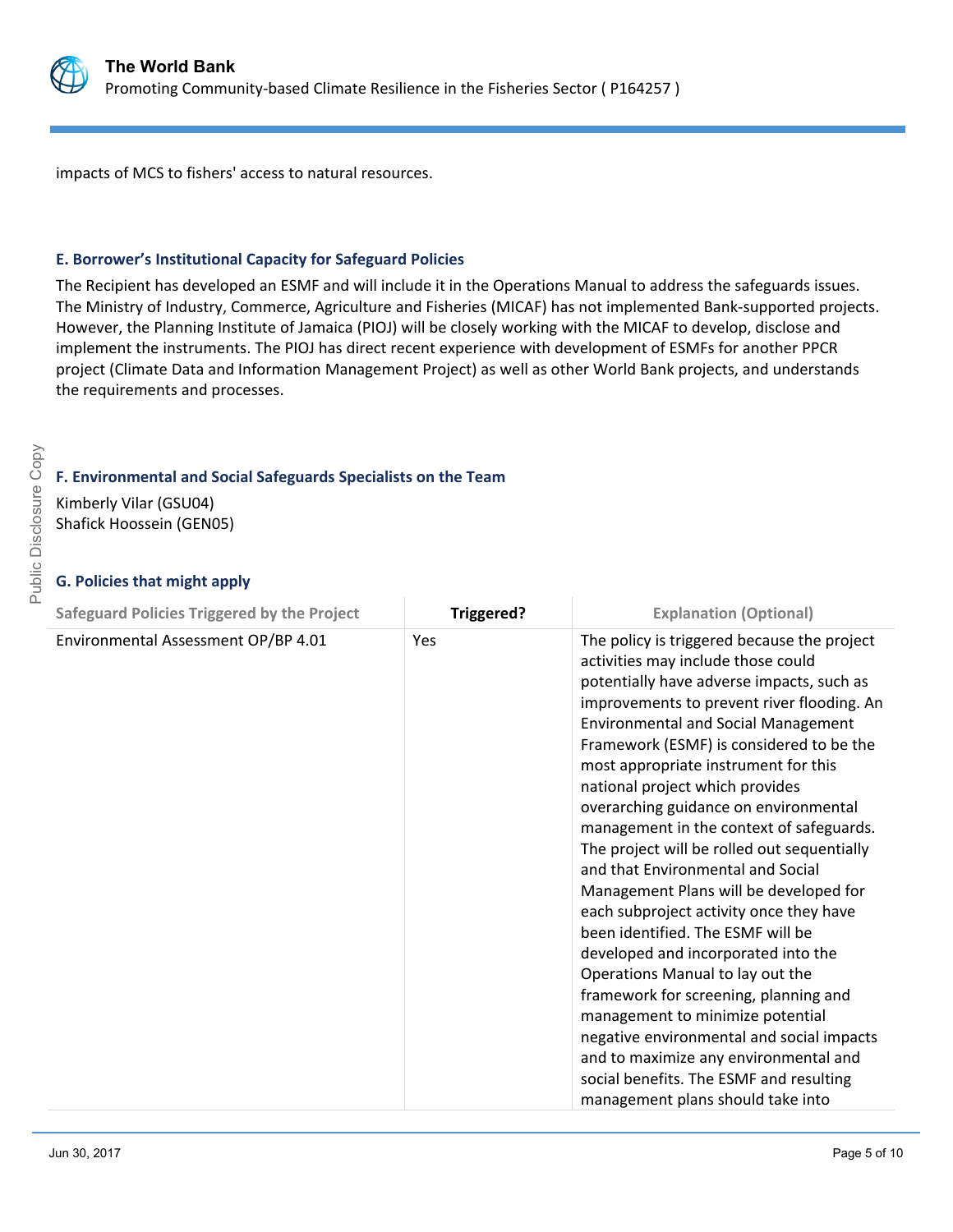

|                                        |     | account the WBG EHS Guidelines, in<br>particular, the General EHS Guidelines and<br>the Guidelines for Aquaculture. The ESMF<br>provides a preliminary assessment of<br>environmental and social impacts, and<br>guides any additional assessment needs<br>once specific projects are defined during<br>implementation. The Technical Assistance<br>component of the project detailed in<br>Component 1 will consider any<br>environmental and social risk and integrate<br>their objectives, whilst also ensuring that<br>the activities will include transparency<br>through rigorous stakeholder engagement<br>and public disclosure. The project will<br>carry out a targeted socio-economic<br>assessment or possibly a distributional<br>impact analysis under Component 3 at an<br>early stage of implementation to look at<br>gender and youth dynamics in the selected<br>fisheries communities, any impacts to<br>vulnerable and disadvantaged groups,<br>including any gender differentiated<br>impacts, analysis of labor standards<br>including working conditions, and existing<br>forced and child labor practices (if any) in<br>the sector. In addition, the project will also<br>include health and safety considerations<br>into its capacity building activities. |
|----------------------------------------|-----|---------------------------------------------------------------------------------------------------------------------------------------------------------------------------------------------------------------------------------------------------------------------------------------------------------------------------------------------------------------------------------------------------------------------------------------------------------------------------------------------------------------------------------------------------------------------------------------------------------------------------------------------------------------------------------------------------------------------------------------------------------------------------------------------------------------------------------------------------------------------------------------------------------------------------------------------------------------------------------------------------------------------------------------------------------------------------------------------------------------------------------------------------------------------------------------------------------------------------------------------------------------------------------------|
| Natural Habitats OP/BP 4.04            | Yes | The policy is triggered because aquaculture<br>or mariculture projects could affect or alter<br>sensitive coastal zones and marine<br>environments, via construction or clearing,<br>emissions of nutrients and particulates,<br>introduction of species, or other impacts.                                                                                                                                                                                                                                                                                                                                                                                                                                                                                                                                                                                                                                                                                                                                                                                                                                                                                                                                                                                                           |
| Forests OP/BP 4.36                     | No  | The project does not consider any changes<br>to forests including mangroves or any<br>works in forests as defined by the policy.                                                                                                                                                                                                                                                                                                                                                                                                                                                                                                                                                                                                                                                                                                                                                                                                                                                                                                                                                                                                                                                                                                                                                      |
| Pest Management OP 4.09                | Yes | Pest management agents to control disease<br>and parasites pose a risk of contamination<br>and will be managed with best<br>international practice for aquaculture<br>activities.                                                                                                                                                                                                                                                                                                                                                                                                                                                                                                                                                                                                                                                                                                                                                                                                                                                                                                                                                                                                                                                                                                     |
| Physical Cultural Resources OP/BP 4.11 | Yes | Screening for presence of coastal or<br>submarine physical cultural resources and a                                                                                                                                                                                                                                                                                                                                                                                                                                                                                                                                                                                                                                                                                                                                                                                                                                                                                                                                                                                                                                                                                                                                                                                                   |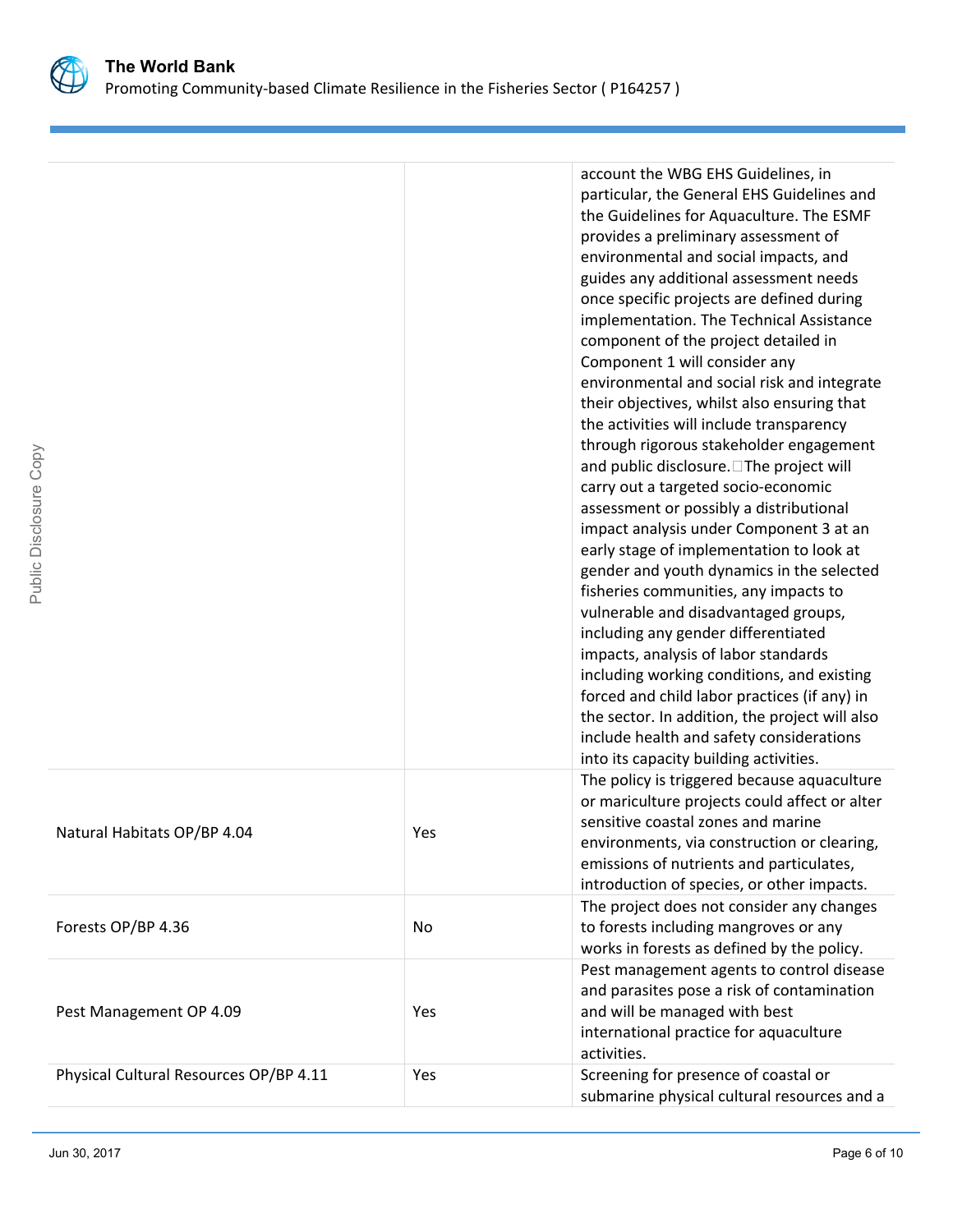

|                               |    | chance find procedure will be included in<br>the ESMF.                                                                                                                                                                                                                                                                                                                                                                                                                                                                                                                                                                                                                                                                                                                                                                                                                                                                                                                                                                                                                                                                                                                                                                                                                                                                                                                                                                                                                                                                                                                                                                                                                                                     |
|-------------------------------|----|------------------------------------------------------------------------------------------------------------------------------------------------------------------------------------------------------------------------------------------------------------------------------------------------------------------------------------------------------------------------------------------------------------------------------------------------------------------------------------------------------------------------------------------------------------------------------------------------------------------------------------------------------------------------------------------------------------------------------------------------------------------------------------------------------------------------------------------------------------------------------------------------------------------------------------------------------------------------------------------------------------------------------------------------------------------------------------------------------------------------------------------------------------------------------------------------------------------------------------------------------------------------------------------------------------------------------------------------------------------------------------------------------------------------------------------------------------------------------------------------------------------------------------------------------------------------------------------------------------------------------------------------------------------------------------------------------------|
| Indigenous Peoples OP/BP 4.10 | No | This policy is not triggered. Jamaica is an<br>ethnically diverse country with people of<br>Maroon, Indian and Lebanese descent<br>constituting important minorities.<br>However, there are no groups present in<br>Jamaica who display the four<br>characteristics of indigenous people as<br>defined by OP 4.10. Therefore this policy is<br>not triggered. The ESMF has been<br>developed to include a preliminary<br>assessment of social impacts. If any of<br>these minorities are more likely to be<br>disproportionately impacted by the project,<br>this should be considered as part of the<br>social assessment under Component 3 at<br>the early stage of implementation.<br>The project will not finance the<br>construction or installation of facilities in<br>locations that would require involuntary<br>resettlement or land acquisition, as defined<br>under OP 4.12. The project will not require<br>the involuntary taking of land for the<br>improvements to prevent river flooding in<br>any location. No squatters have been<br>identified in the project area. The ESMF<br>includes sub-project screening measures to<br>ensure such impacts do not occur.<br>The strengthening of the legislative<br>framework anticipated under component 1<br>involves the regulation of fisheries<br>resources on a national level to promote<br>their sustainability. The project will also<br>strengthen community-based monitoring,<br>control and surveillance actions to limit<br>illegal activities. These represent<br>community-based natural resource<br>management activities, where the<br>beneficiary communities work collectively<br>to sustainably manage access to fisheries. |
|                               |    | These community-based measures will be<br>subject to an assessment of the adequacy<br>of the community-based decision making<br>process, and measures necessary to                                                                                                                                                                                                                                                                                                                                                                                                                                                                                                                                                                                                                                                                                                                                                                                                                                                                                                                                                                                                                                                                                                                                                                                                                                                                                                                                                                                                                                                                                                                                         |
|                               |    |                                                                                                                                                                                                                                                                                                                                                                                                                                                                                                                                                                                                                                                                                                                                                                                                                                                                                                                                                                                                                                                                                                                                                                                                                                                                                                                                                                                                                                                                                                                                                                                                                                                                                                            |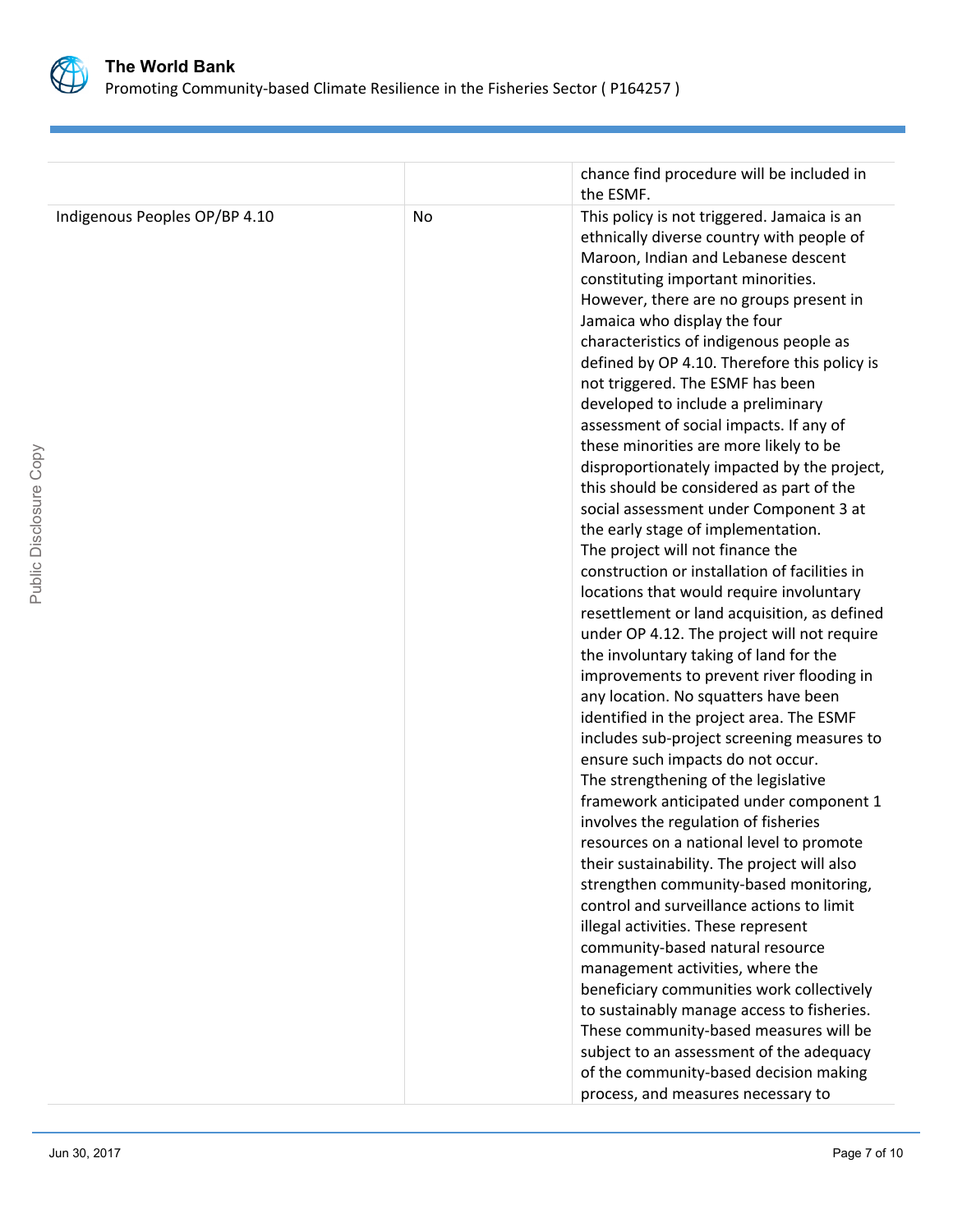

| Musuusuusuu                         |    | mitigate adverse impacts on vulnerable<br>community members (if any). As such, the<br>policy does not involve the restriction of<br>access to natural resources in parks or<br>protected areas as defined under OP 4.12,<br>but rather national legislative efforts and<br>community-based measures for climate<br>smart fisheries management.<br>Given that the project will not involve<br>resettlement, land acquisition or restriction<br>of access to parks or protected areas - the<br>policy is not triggered.<br>Grievance redress mechanisms including<br>how to access these mechanisms at the<br>local level will be developed under the<br>project. The project will assess whether<br>there is a need for capacity building on<br>grievance redress or other strengthening<br>measures.                                                                                                                                                                                                                                                                                                                                                               |
|-------------------------------------|----|--------------------------------------------------------------------------------------------------------------------------------------------------------------------------------------------------------------------------------------------------------------------------------------------------------------------------------------------------------------------------------------------------------------------------------------------------------------------------------------------------------------------------------------------------------------------------------------------------------------------------------------------------------------------------------------------------------------------------------------------------------------------------------------------------------------------------------------------------------------------------------------------------------------------------------------------------------------------------------------------------------------------------------------------------------------------------------------------------------------------------------------------------------------------|
| Involuntary Resettlement OP/BP 4.12 | No | The project will not finance the<br>construction or installation of facilities in<br>locations that would require involuntary<br>resettlement or land acquisition, as defined<br>under OP 4.12. The project will not require<br>the involuntary taking of land for the<br>improvements to prevent river flooding in<br>any location. No squatters have been<br>identified in the project area. The ESMF<br>includes sub-project screening measures to<br>ensure such impacts do not occur.<br>Furthermore, as per OP 4.12, this Policy<br>does not apply to regulations of natural<br>resources on a national or regional level to<br>promote their sustainability such as<br>fisheries management (footnote 8) and it<br>also does not apply to restriction of access<br>to natural resources under community-<br>based projects (footnote 6) such as those<br>described under Sub-Component 2.1.<br>The strengthening of the legislative<br>framework anticipated under component 1<br>involves the regulation of fisheries<br>resources on a national level to promote<br>their sustainability. The project will also<br>strengthen community-based monitoring, |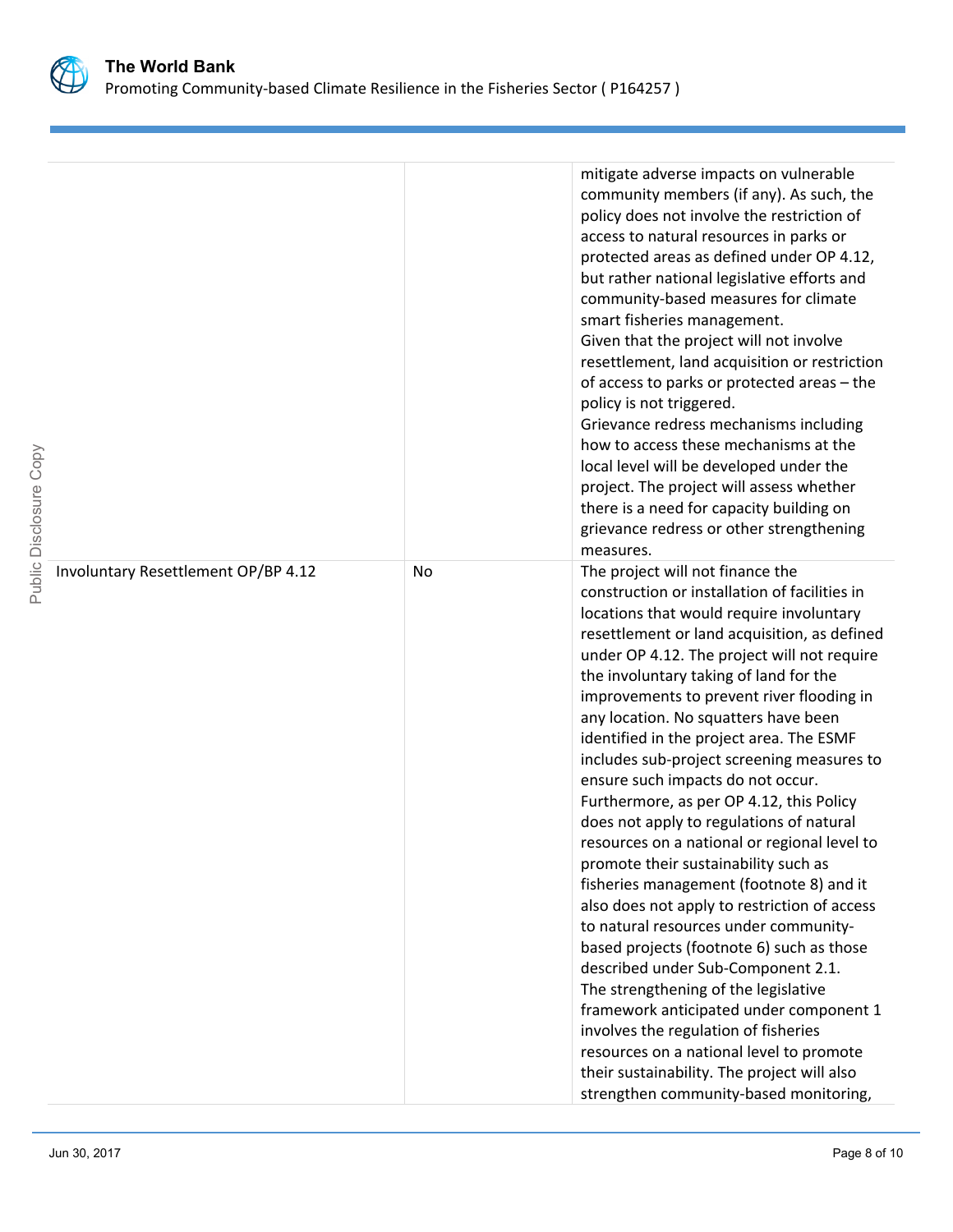

|                                                |    | control and surveillance actions to limit<br>illegal activities. These represent<br>community-based natural resource<br>management activities, where the<br>beneficiary communities work collectively<br>to sustainably manage access to fisheries.<br>These community-based measures will be<br>subject to an assessment of the adequacy<br>of the community-based decision making<br>process, and measures necessary to<br>mitigate adverse impacts on vulnerable<br>community members (if any). The ESMF<br>will also include sub-project screening<br>measures to rule out any construction or<br>installation of facilities in locations that<br>would require involuntary resettlement or<br>land acquisition. Given that the project will<br>not involve resettlement, land acquisition<br>or restriction of access to parks or<br>protected areas - the policy is not<br>triggered.<br>Grievance redress mechanisms including<br>how to access these mechanisms at the<br>local level will be developed under the<br>project. The project will assess whether<br>there is a need for capacity building on<br>grievance redress or other strengthening<br>measures. |
|------------------------------------------------|----|----------------------------------------------------------------------------------------------------------------------------------------------------------------------------------------------------------------------------------------------------------------------------------------------------------------------------------------------------------------------------------------------------------------------------------------------------------------------------------------------------------------------------------------------------------------------------------------------------------------------------------------------------------------------------------------------------------------------------------------------------------------------------------------------------------------------------------------------------------------------------------------------------------------------------------------------------------------------------------------------------------------------------------------------------------------------------------------------------------------------------------------------------------------------------|
| Safety of Dams OP/BP 4.37                      | No | The project will not finance the<br>construction of new, or rehabilitation of<br>existing, dams. No project investments will<br>rely on the performance of existing dams.                                                                                                                                                                                                                                                                                                                                                                                                                                                                                                                                                                                                                                                                                                                                                                                                                                                                                                                                                                                                  |
| Projects on International Waterways OP/BP 7.50 | No | The project will not support activities which<br>affect international waterways as defined<br>under the policy. Therefore the policy is not<br>triggered.                                                                                                                                                                                                                                                                                                                                                                                                                                                                                                                                                                                                                                                                                                                                                                                                                                                                                                                                                                                                                  |
| Projects in Disputed Areas OP/BP 7.60          | No | The project will not be implemented in<br>areas known to involve disputed areas as<br>defined in the policy. Therefore the policy<br>is not triggered.                                                                                                                                                                                                                                                                                                                                                                                                                                                                                                                                                                                                                                                                                                                                                                                                                                                                                                                                                                                                                     |

# **H. Safeguard Preparation Plan**

# **Appraisal stage ISDS required?** Yes